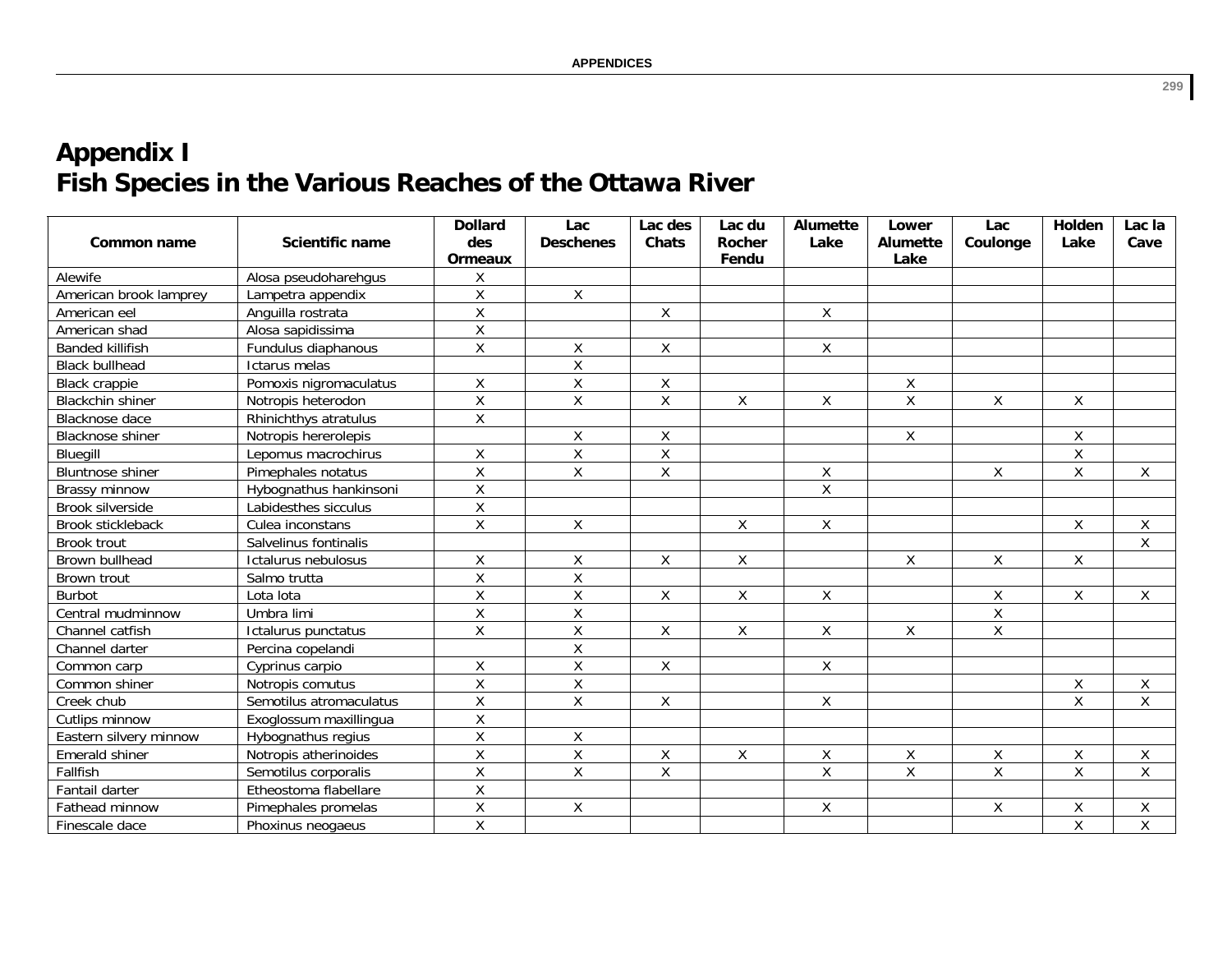## **Appendix I** Fish Species in the Various Reaches of the Ottawa River - Continued

| Common name            | <b>Scientific name</b>  | <b>Dollard des</b><br><b>Ormeaux</b> | Lac<br><b>Deschenes</b> | Lac des<br><b>Chats</b> | Lac du<br>Rocher<br>Fendu | <b>Alumette</b><br>Lake | Lower<br>Alumette<br>Lake | Lac<br>Coulonge | Holden<br>Lake          | Lac la<br>Cave     |
|------------------------|-------------------------|--------------------------------------|-------------------------|-------------------------|---------------------------|-------------------------|---------------------------|-----------------|-------------------------|--------------------|
| Freshwater drum        | Aplodinotus grunniens   | Χ                                    |                         |                         | Χ                         | $\mathsf{X}$            |                           |                 |                         | $\pmb{\mathsf{X}}$ |
| Golden shiner          | Notemigonus crysoleucas | $\overline{X}$                       | $\mathsf{X}$            | X                       |                           | $\mathsf{X}$            | X                         | X               |                         | $\mathsf{X}$       |
| Goldeye                | Hiodon alosoides        |                                      |                         | $\sf X$                 |                           |                         |                           |                 | Χ                       |                    |
| Greater redhorse       | Moxostoma valenciennesi | Χ                                    |                         | $\sf X$                 |                           |                         |                           |                 |                         |                    |
| Iowa darter            | Etheostoma exile        | $\overline{\mathsf{x}}$              | Χ                       | $\sf X$                 |                           | $\mathsf X$             |                           |                 | Χ                       |                    |
| Johnny darter          | Etheostoma nigrum       | $\overline{X}$                       | $\overline{\mathsf{x}}$ | $\overline{\mathsf{x}}$ | Χ                         | $\overline{X}$          | $\sf X$                   | $\mathsf{X}$    | $\overline{\mathsf{x}}$ | $\pmb{\mathsf{X}}$ |
| Lake chub              | Couesius plumbeus       |                                      |                         |                         |                           |                         |                           |                 | $\mathsf{X}$            | $\pmb{\mathsf{X}}$ |
| Lake herring           | Coregonus artedii       | $\pmb{\mathsf{X}}$                   | $\mathsf X$             |                         |                           | $\mathsf X$             |                           | $\mathsf X$     | Χ                       |                    |
| Lake sturgeon          | Acipenser fulvescens    | $\sf X$                              | X                       | X                       | Χ                         | $\mathsf X$             | Χ                         | X               |                         |                    |
| Lake trout             | Salvelinus namaycush    |                                      |                         |                         |                           | $\mathsf X$             |                           |                 |                         |                    |
| Lake whitefish         | Coregonus clupeaformis  |                                      |                         | X                       |                           | $\mathsf X$             |                           | X               | Χ                       | Χ                  |
| Largemouth bass        | Micropterus salmoides   | Χ                                    | X                       | $\mathsf{X}$            | $\mathsf{X}$              | $\mathsf X$             | $\sf X$                   | $\mathsf{X}$    |                         |                    |
| Logperch               | Percina caprodes        | $\sf X$                              | $\mathsf{X}% _{0}$      | $\mathsf X$             |                           | $\mathsf X$             | $\sf X$                   | $\mathsf X$     | Χ                       | $\mathsf X$        |
| Longear sunfish        | Lepomis magalotis       | $\sf X$                              |                         |                         |                           |                         |                           |                 |                         |                    |
| Longnose dace          | Rhinichthys cataractae  | $\mathsf{X}% _{0}$                   | X                       |                         |                           | X                       |                           |                 | X.                      |                    |
| Longnose gar           | Lepisosteus osseus      | $\overline{\mathsf{x}}$              | Χ                       | $\mathsf{X}$            | Χ                         | $\mathsf X$             | $\pmb{\mathsf{X}}$        | $\mathsf{X}$    |                         | $\pmb{\mathsf{X}}$ |
| Longnose sucker        | Catostomus catostomus   | X                                    | X                       | $\mathsf{X}$            |                           | $\mathsf X$             |                           |                 | X                       | $\mathsf X$        |
| Marignated madtom      | Noturus insignis        | X                                    |                         |                         |                           |                         |                           |                 |                         |                    |
| Mimic shiner           | Notrpos volucellus      | $\overline{X}$                       | Χ                       |                         |                           | X                       |                           |                 | Χ                       |                    |
| Mooneye                | Hiodon tergisus         | Χ                                    | Χ                       | X                       | X.                        | X                       | X                         | X               |                         | X                  |
| Mottled sculpin        | Cottus bairdi           | X                                    | X                       |                         |                           | $\mathsf X$             |                           |                 |                         |                    |
| Muskellunge            | Esox masquinongy        | X                                    | X                       | $\mathsf X$             |                           | $\overline{X}$          |                           |                 |                         |                    |
| Ninespice stickleback  | Pungitius pungitius     | $\overline{X}$                       | $\overline{\mathsf{x}}$ |                         |                           | $\overline{X}$          |                           |                 |                         |                    |
| Northern brook lamprey | Ichthymyzon fossor      | $\sf X$                              |                         |                         |                           |                         |                           |                 |                         |                    |
| Northern pike          | Esox lucius             | X                                    | X                       | X                       | X                         | X                       | Χ                         | X               | Χ                       | X                  |
| Northern redbelly dace | Phoxinus eos            | Χ                                    |                         |                         | Χ                         | $\mathsf X$             |                           |                 | Χ                       | $\mathsf X$        |
| Pearl dace             | Semotilus margarita     | $\overline{X}$                       |                         | $\mathsf X$             | X                         | $\overline{X}$          |                           | $\mathsf{X}$    | $\overline{X}$          | $\mathsf{X}$       |
| Pumpkinseed            | Lepomis gibbosus        | $\mathsf X$                          | X                       | $\mathsf X$             |                           | $\mathsf{X}$            | Χ                         | $\mathsf{X}$    |                         |                    |
| Quillback              | Carpoides cyprinus      |                                      |                         |                         |                           |                         |                           |                 |                         |                    |
| Rainbow smelt          | Osmerus mordax          | Χ                                    |                         |                         |                           | X                       |                           |                 |                         |                    |
| Rainbow trout          | Salmo gairgneri         | X                                    |                         |                         |                           | $\mathsf X$             |                           |                 |                         |                    |

 $300$